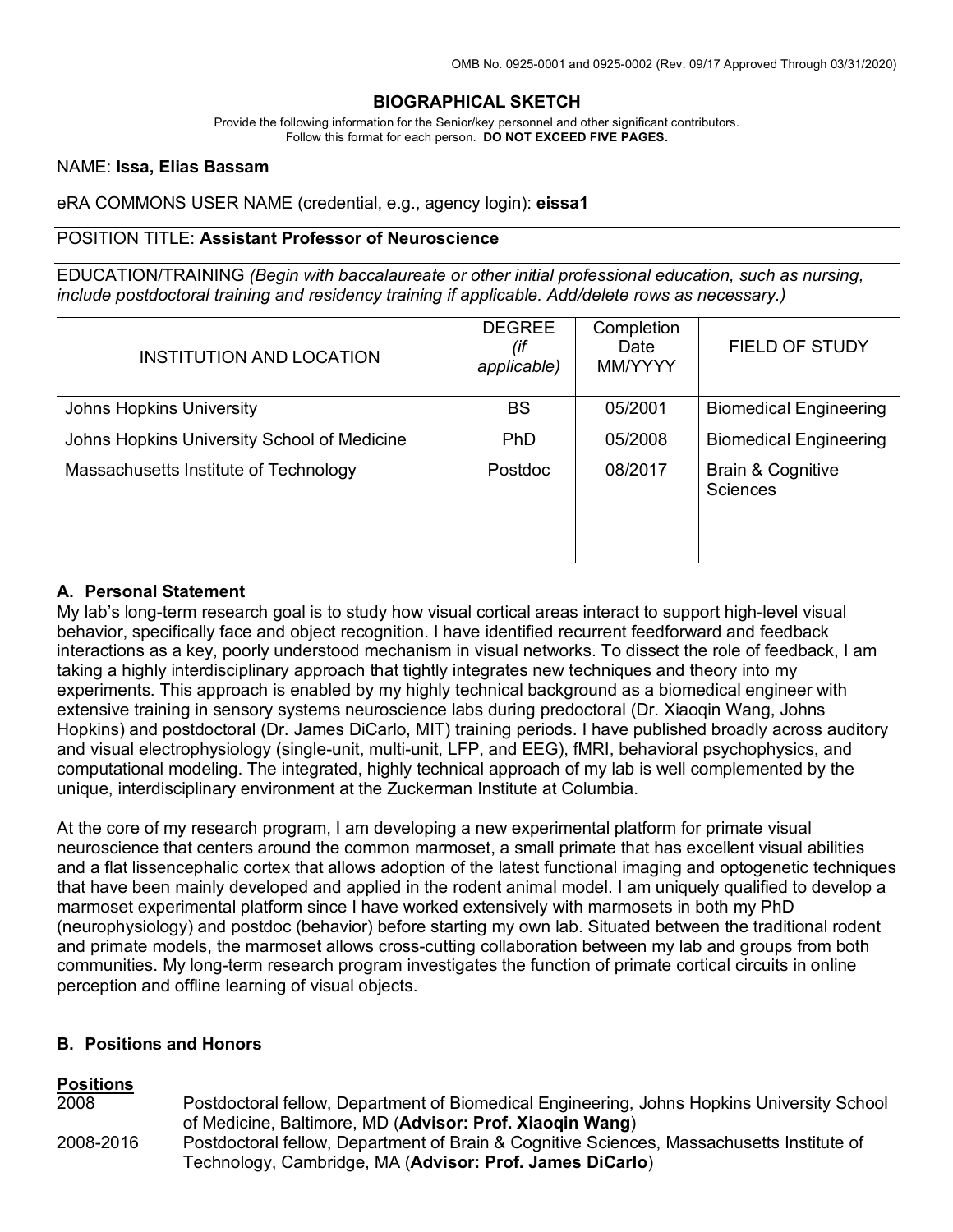| 2017          | Assistant Professor, Department of Neuroscience, Columbia University, New York, NY       |
|---------------|------------------------------------------------------------------------------------------|
| <b>Honors</b> |                                                                                          |
| 2002-2006     | Whitaker Foundation Graduate Student Fellowship in Biomedical Engineering                |
| 2007          | Murray B. Sachs Research & Travel Award, Johns Hopkins University, Baltimore, MD         |
| 2008          | Paul Ehrlich Award for Dissertation, Young Investigator's Day, Johns Hopkins University, |
|               | Baltimore, MD                                                                            |
| 2010          | Cosyne Conference Gatsby Travel Fellowship, Salt Lake City, UT                           |
| 2009-2012     | NIH NRSA Postdoctoral Fellowship (F32)                                                   |
| 2012-2014     | NIH Pathway to Independence Award (K99)                                                  |
| 2017-2020     | NIH Pathway to Independence Award (R00)                                                  |
| 2019-2022     | Klingenstein-Simons Fellowship Award in Neuroscience                                     |
| 2020-2022     | Sloan Research Fellowship                                                                |

# **C. Contributions to Science**

1. My PhD thesis work examined responses to sounds in naturally sleeping marmosets. This study challenged the prevailing idea that the cortex is shut off from the external world during sleep. Rather, by performing stable recordings of well-isolated single neurons across multiple sleep cycles, I was able to show that spiking activity in both primary and secondary auditory cortex in response to sounds was similar between wakefulness and sleep. The robustness of sound-evoked responses in cortex was found during both slow-wave sleep and rapid eye movement phases of sleep. This primary finding led to two follow-up studies testing neural properties besides mean activity levels. These studies revealed that responses to quiet sounds were diminished during slow-wave sleep compared to wakefulness and that correlations between neurons were increased during slowwave sleep. Remarkably, rapid eye movement sleep resembled wakefulness in its responses to quiet sounds and in neural correlations suggesting relatively preserved sensory processing in this phase of sleep as compared to slow-wave sleep.

- (a) **Issa EB** & Wang X (2008). Sensory responses during sleep in primate primary and secondary auditory cortex. *Journal of Neuroscience* 28: 14467-14480.
- (b) **Issa EB** & Wang X (2011). Altered neural responses to sounds in primate primary auditory cortex during slow-wave sleep. *Journal of Neuroscience* 31: 2965-2973.
- (c) **Issa EB** & Wang X (2013). Increased neural correlations in primate auditory cortex during slow-wave sleep. *Journal of Neurophysiology* 109: 2732-2738.

2. fMRI of object-selective cortex has revealed functional organization in both humans and macaques (e.g. face, object, and scene selective areas). However, fMRI lacks the spatial and temporal resolution to adequately study spatial organization at the neural scale. In my postdoctoral work, I used a novel, stereo microfocal x-ray system to localize neural recordings at high accuracy and co-registered these reconstructed 3D neural maps to fMRI maps collected in the same subjects. This work demonstrated a direct quantitative relationship between 3D neurophysiology and fMRI spatial maps at the macroscale (>2 mm) providing much needed validation of human imaging studies. At a microscale (<1 mm), the measured fine-grain neural organization within the fMRI-identified middle face patch revealed that instead of being a uniform module this region contained a graded enrichment of face-selective cells with a hot spot of selectivity in the center that fell toward the edges. These highly detailed neurophysiological maps are important for guiding any future circuitlevel manipulations of IT subregions.

- (a) **Issa EB,** Papanastassiou AM & DiCarlo JJ (2013). Large-scale, high-resolution neurophysiological maps underlying fMRI of macaque temporal lobe. *Journal of Neuroscience* 33: 15207-19.
- (b) \*Aparicio PL, **\*Issa EB** & DiCarlo JJ (*2016*). Neurophysiological organization of the middle face patch in macaque inferior temporal cortex. *Journal of Neuroscience* 36:12729-45.

3. As a postdoc, I revealed the precise dynamics of how faces are processed in IT. In contrast to typical neurophysiology studies where firing rates are averaged over hundreds of milliseconds, I chose to focus on the fine-scale temporal dynamics of the first and second 30 millisecond phases of neural response leading to two